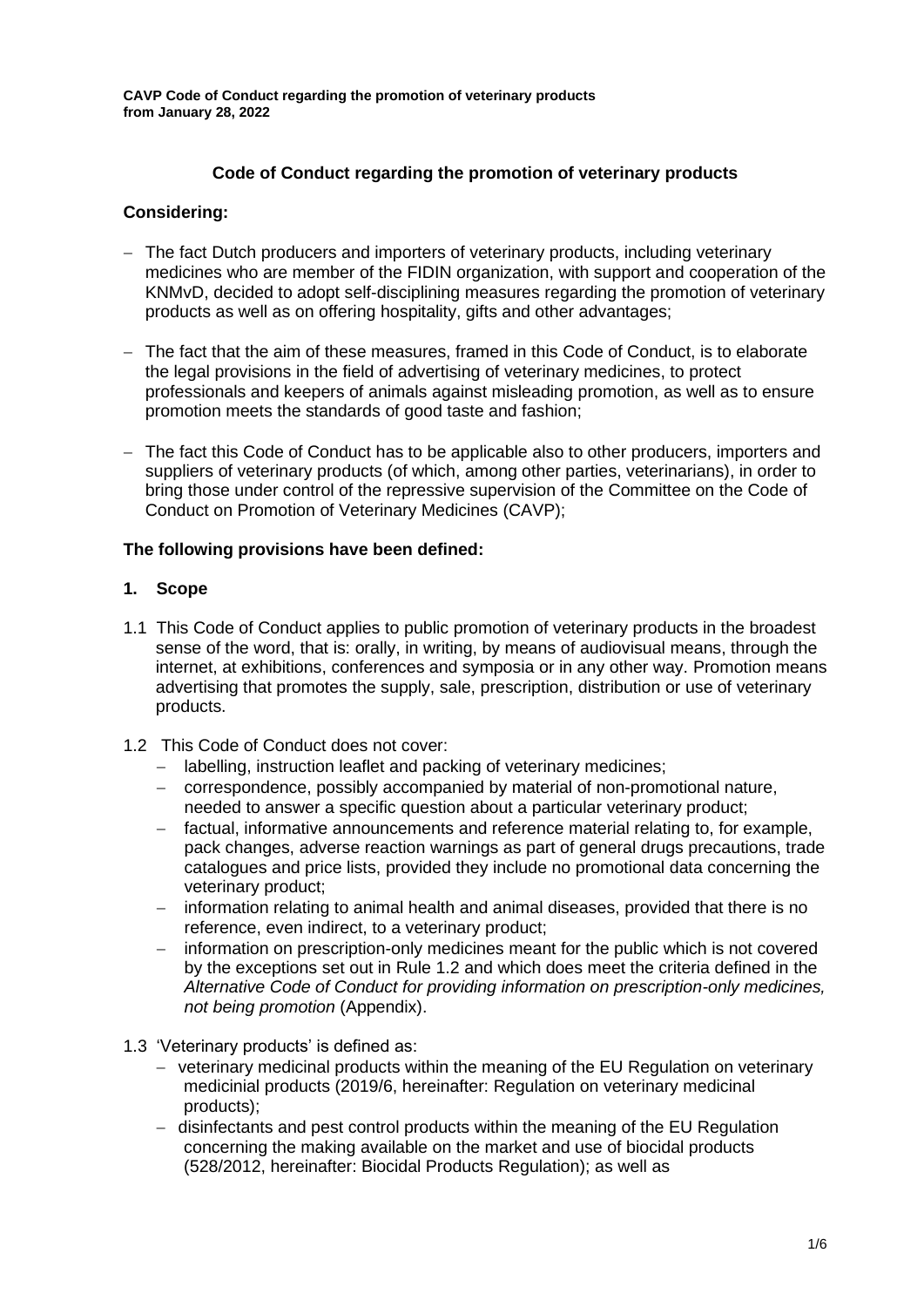- − animal feed with a particular nutritional purpose and complementary feed within the meaning of EC Regulation on the marketing and use of feed (767/2009, hereinafter: Feed Regulation); and
- − other veterinary care products, not being veterinary medicines, disinfectants, pest control agents or animal feeds.

# **2. Supervision**

2.1 The supervision on this Code of Conduct's compliance has been assigned to the CAVP pursuant to the provisions defined in the CAVP Regulation.

# **3. General provisions**

- 3.1 Notwithstanding applicable provisions in or under Dutch law, such as the Regulation on veterinary medicinal products, the Biocidal Products Regulation, and notwithstanding other applicable Codes of Conduct, promotion of veterinary products in The Netherlands must be carried out pursuant to this Code of Conduct.
- 3.2 The promotion of veterinary products does not include information in any form which could be misleading as to the efficacy, characteristics, composition, price, content or origin of the veterinary product.
- 3.3 The promotion must be recognizable as being promotion to the entity it is addressed to through appearance, presentation, content or any other way.
- 3.4 The promotion shall encourage the responsible use of the veterinary product, by presenting it objectively without the exaggeration of its properties. The use of vague terms or superlatives should be avoided.
- 3.5 The promotion of veterinary products must be in accordance with the truth and the current standards of good taste and fashion, to which with respect to both the entity to which the promotion is addressed and the fellow industry members must be adhered.
- 3.6 With regard to promotion addressed to animal keepers, it is inadmissible to incite excessive use of veterinary products by unnecessarily evoking feelings of fear of a disease or by other recruitment methods.

### **4. Extraordinary provisions regarding the promotion of prescription-only veterinary medicines**

- 4.1 Promotion of a veterinary medicinal product in only permitted insofar as it is authorized or registered in the Netherlands. If the authorization has been suspended in the Netherlands, it is prohibited to promote the veterinary medicinal product during the period of that suspension.
- 4.2 Any claim regarding the performance and/or properties of the veterinary medicinal product must be in accordance with the registration decision or the Summary of Product Characteristics (SmPC) adopted by the competent authorities, must be presented objectively and must be stated in a responsible manner at all times.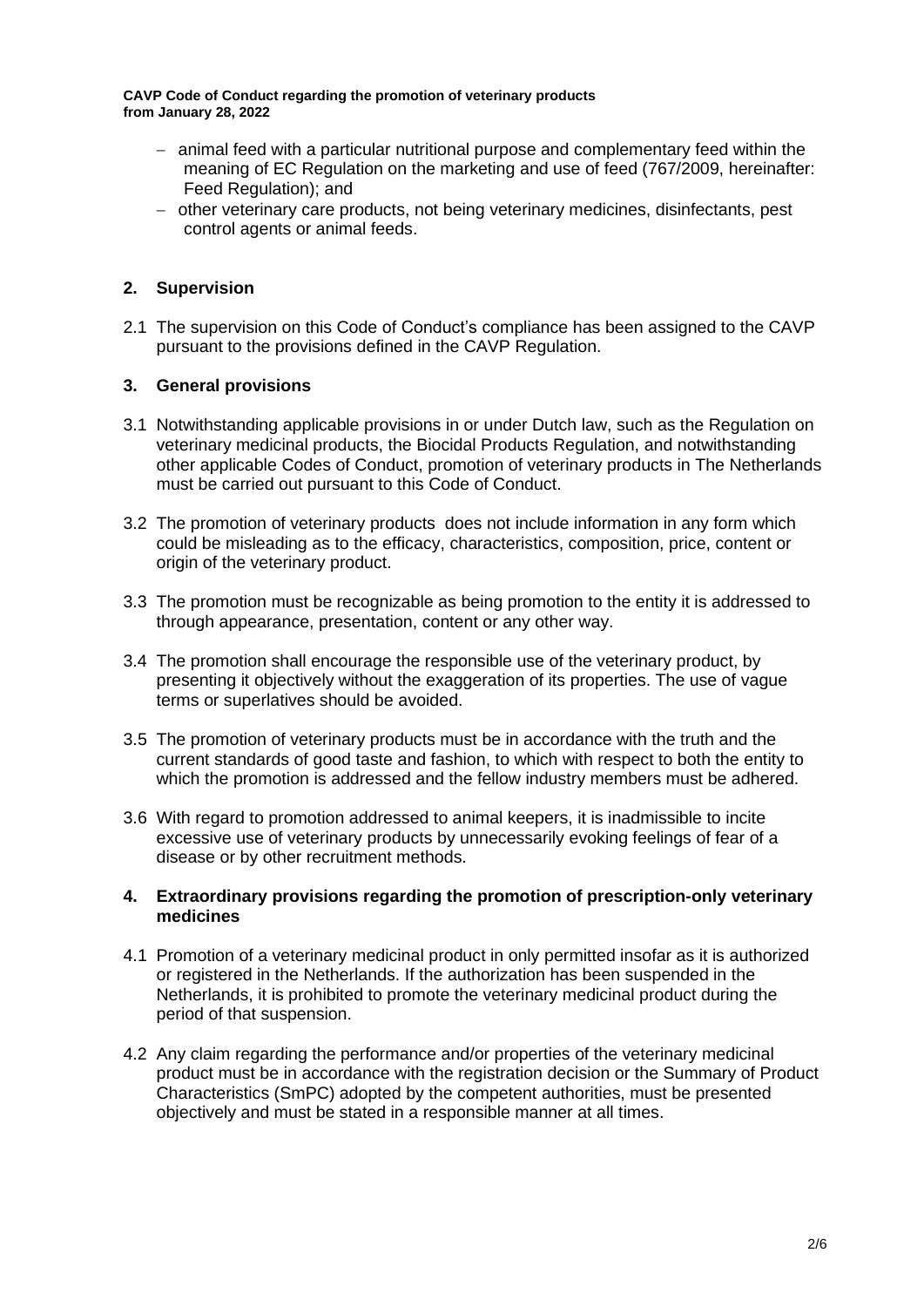- 4.3 Citations from and references to scientific works must be representative and verifiably correct and must be produced with full acknowledgement of the source, and must be submitted upon request.
- 4.4 The use of terms, descriptions or images that are apparently aimed at suggesting the existence of non-existent qualities of products, whether or not in a quasi-scientific way, should be avoided.
- 4.5 With every written promotion, insofar it is not a promotion as referred to in Article 4.6, the following will -as relevant- in any case be stated:
	- the product name and registration number
	- the active ingredients (in the case of vaccines, the correct generic description)
	- at least one indication and target animal
	- the main side effect(s) and contraindication(s)
	- the dosage and, if applicable, the withdrawal periods
	- the most important warnings (precautions for use)
	- the classification of the veterinary medicinal product (prescription or not) with regard to delivery
	- the name and address of the marketing authorisation holder
	- that further information in available upon request from the relevant company

If the package leaflet is included with the promotion (either on paper or in electronic form) and reference is made to it in the promotion, this information may be omitted from the recommendation itself.

- 4.6 In the event that a promotion has the purpose of reminding the veterinary medicinal product and otherwise does not contain more information, -insofar as relevant- the following will in any case be stated:
	- the product name and registration number
	- the active ingredients (in the case of vaccines, the correct generic description)
	- the classification of the veterinary medicinal product (prescription or not) with regard to delivery
	- the name and address of the marketing authorisation holder
	- that further information in available upon request from the relevant company

A promotion solely aimed at name or brand awareness does not need to contain any other information besides the name of the veterinary medicinal product concerned.

- 4.7 A promotion in which comparative advertising is made is permissible if the comparison:
	- is not misleading;
	- concerns comparable products;
	- relates to properties relevant to effectiveness and safety
	- is not unnecessarily derogatory
- 4.8 The promotion must not detract from the reputation of and/or confidence in the veterinary pharmaceutical industry or its products or the reputation and/or confidence in veterinarians and/or animal husbandry.
- 4.9 The promotion must not be formulated in such a way as to create the impression that the veterinary medicinal product could be a feed or a biocide.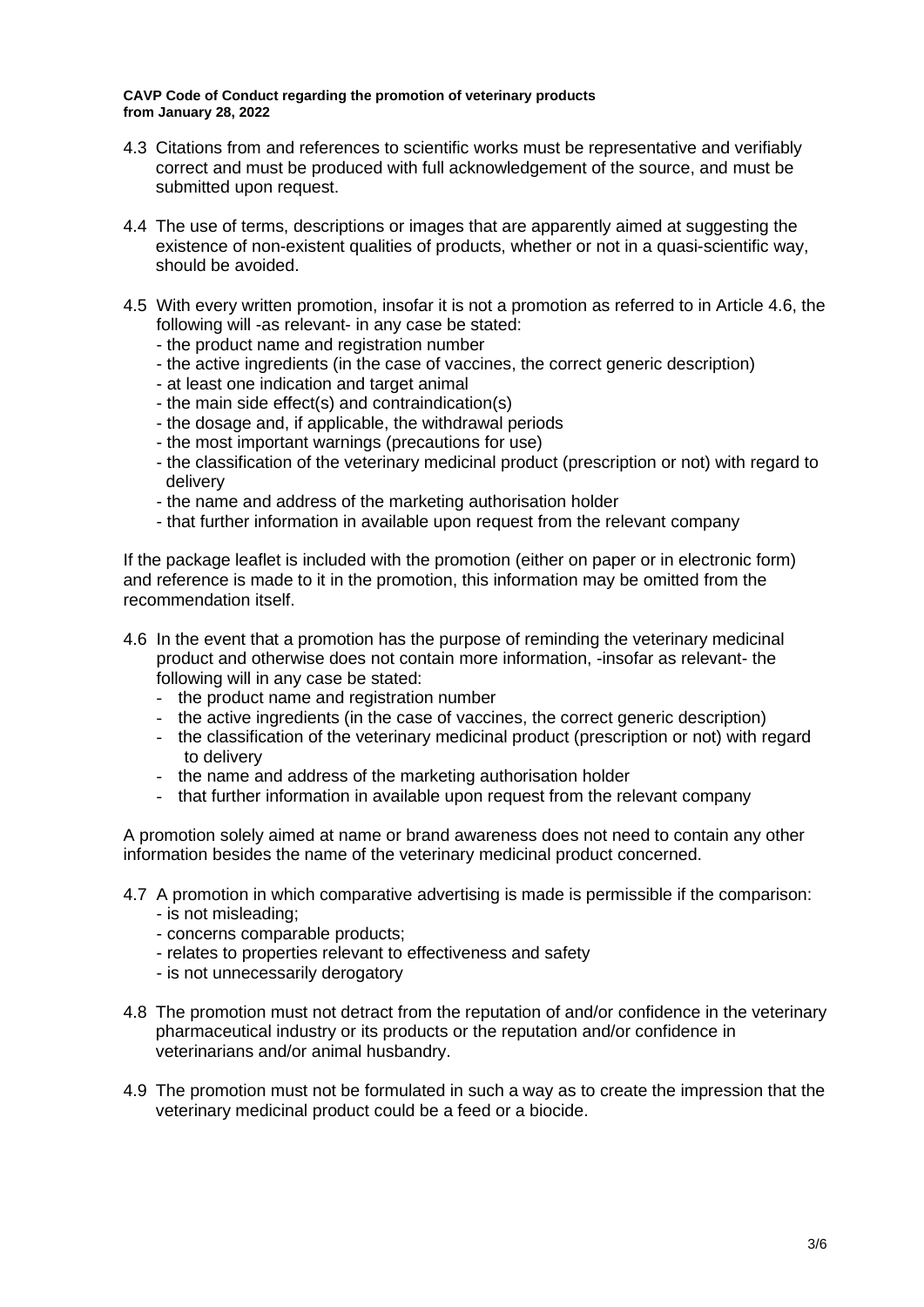### **5. Extraordinary provisions regarding the content of promotion of prescription only veterinary medicines**

- 5.1 Promotion of veterinary medicinal products subject to prescription is only permitted if it is aimed at veterinarians or other persons authorized to supply veterinary medicinal products.
- 5.2 The prohibition or Article 5.1 does not apply to promotion of immunological veterinary medicinal products in professional journals, direct mailings or the internet, addressed to or during trade fairs and meetings for professional keepers of animal. The promotion includes an explicit call to professional keepers of animal to consult the veterinarian about the immunological veterinary medicinal product.
- 5.3 Representatives must have sufficient (scientific) knowledge to provide accurate and complete information about the prescription veterinary medicinal products for which they make promotion.

# **6. Additional provisions regarding the promotion of biocidal products**

- 6.1 Every promotion of biocidal products must comply with the labelling requirements of Regulation (EC) 1272/2008 and shall be accompanied by the following text: "Use biocides safely. Before use, read the label and product information." This text must stand out clearly and be legible within the promotion.
- 6.2 In the promotion, the words "biocidal products"in the prescribed sentences of Article 6.1 may be replaced by a clear indication of the promoted product type.
- 6.3 The promotion of the biocidal product shall not refer to the product in a manner that is misleading as to the hazards of the product to human and animal health or the environment, or its effectiveness. Under no circumstances may the biocidal product promotion contain statemens such as "low-risk biocidal product", "non-toxic", "harmless", "natural", "environmentally friendly", "animal friendly"or the like.

# **7. Extraordinary provisions regarding hospitality, gifts and other advantages**

- 7.1 The direct and indirect offering by companies to which this Code of Conduct applies and enjoying by members of the animal health professions to which this Code of Conduct applies of hospitality in association with gatherings is permitted, if this hospitality is appropriate and strictly limited to the main objective of the gathering. The hospitality requirements apply not only to gatherings organized directly or indirectly by a company to which this Code applies, but also to gatherings sponsored directly or indirectly by that company.
- 7.2 The direct and indirect offering by companies to which this Code of Conduct applies and accepting by members of the animal health professions to which this Code of Conduct applies of gifts, pecuniary advantage or benefit in kind is permitted, provided they are inexpesive and relevant to the professional practice. This provision is without prejudice to existing measures or trade practice relating to prices, margins and discounts.
- 7.3 Veterinary medicinal products are not distributed for promotional purposes except for small quantities of samples, specifically labelled for that purpose. Antimicrobial veterinary medicinal products shall not distributed for promotional purposes as samples or in any other presentation.
- 7.4 Compensation of members of the animal health professions to which this Code of Conduct applies for consultancies or other services to companies to which this Code of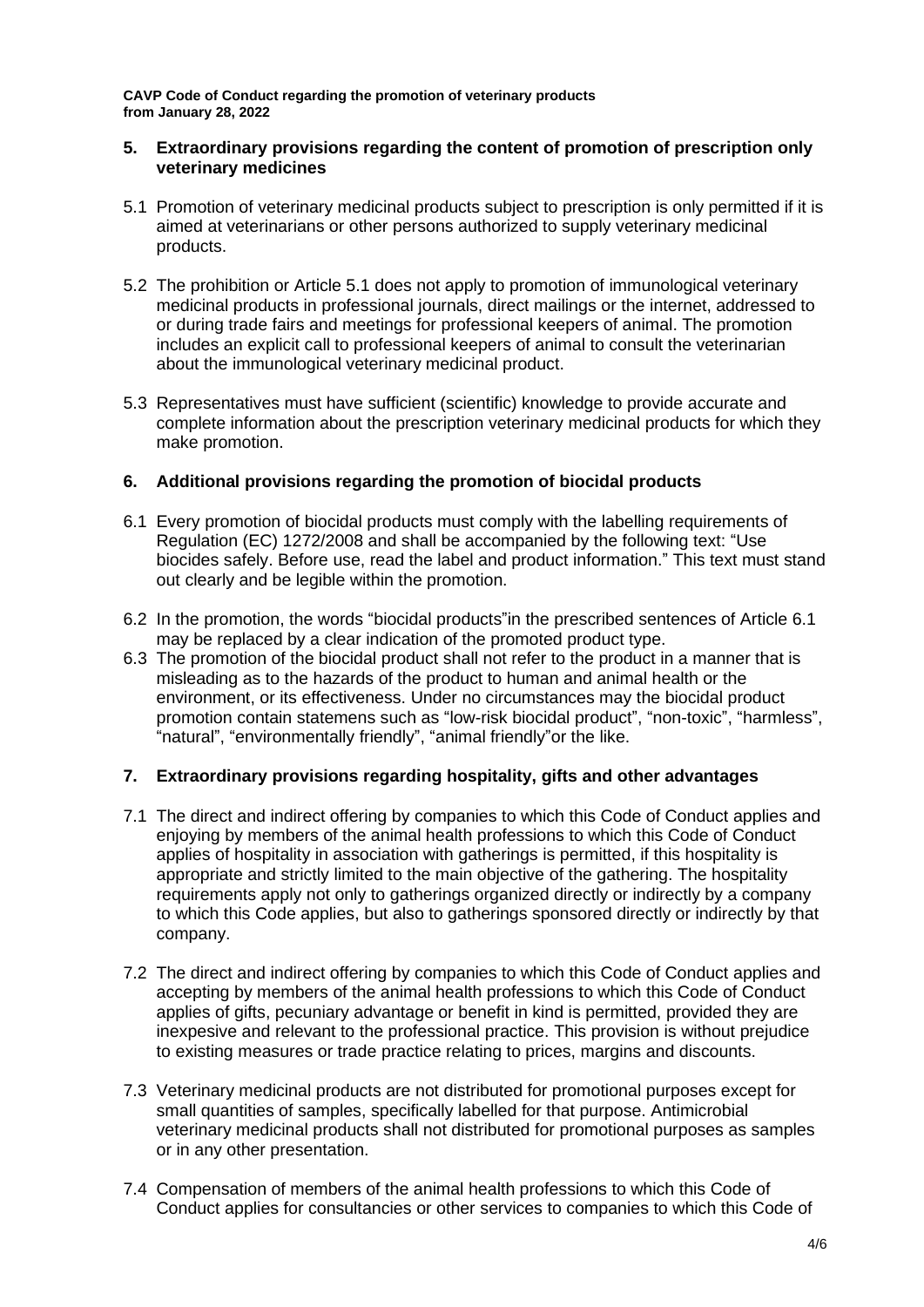Conduct applies – whether this is in money or kind – must be reasonable and reflect the fair market value of the services provided. The arrangements which cover these genuine consultancy or other services (including the services which are to be provided and the quid que pro) must be agreed upon in a written contract.

- 7.5 Other types of sponsoring than of the gatherings defined in Article 7.1 by companies to which this Code of Conduct applies which are directly of indirectly beneficial to members of the animal health professions to which this Code of Conduct applies, are only permitted if it is made plausible that the sponsoring involves innovative and/or quality improvement and/or scientific encouraging activities for animal health care, and/or a charity. The arrangements which cover the sponsoring (including the sponsor's obligations and quid quo pro) must be agreed upon in a written contract.
- 7.6 In the interest of the independent practice of veterinary medicine, veterinarians and companies to which this Code applies, provide transparency about the agreements referred to in Article 7.3 and 7.4 in accordance with the rules of conduct for disclosure of financial relationships CAVP.

## **Further conditions for permitted public information for veterinary medicinal products subject to prescription**

- 1. The hereafter mentioned types of information about prescription-only medicines which have a Dutch marketing authorisation are permitted to the public:
	- a. Information which does not go beyond the elements of the summary of product characteristics, labelling, and the package leaflet of the veterinary medicine and the publicly accessible version of the assessment report drawn up by the competent authorities, but presents them in a different way;
	- b. medicinal product-related information about non-interventional scientific studies or accompanying measures to prevention and medical treatment.
- 2. To the exclusion of unsolicited material actively distributed to the general public or members thereof, the information referred to under 1 above is only to be made available through one or more of the following channels:
	- a. The veterinarian who prescribes the veterinary medicine concerned or the retailer delivering the veterinary medicine concerned;
	- b. magazines or other publications and websites, which are (partially) aimed at the target animal species for which the veterinary medicine concerned has been assessed;
	- c. magazines or other publications and websites on all or groups of authorised veterinary medicines.
- 3. The content and presentation of the information as referred to under 1 above shall fulfil the following conditions:
	- a. It must be objective and unbiased; in this regard, if the information refers to the benefits of a veterinary medicine, its risks shall also be stated;
	- b. it must take into account the general needs and expectations of the public involved;
	- c. it must be based on evidence and be verifiable;
	- d. it must be up-to-date and include the date of publication or last revision;
	- e. it must be reliable, factually correct and not misleading;
	- f. it must be understandable for the general public or members thereof;